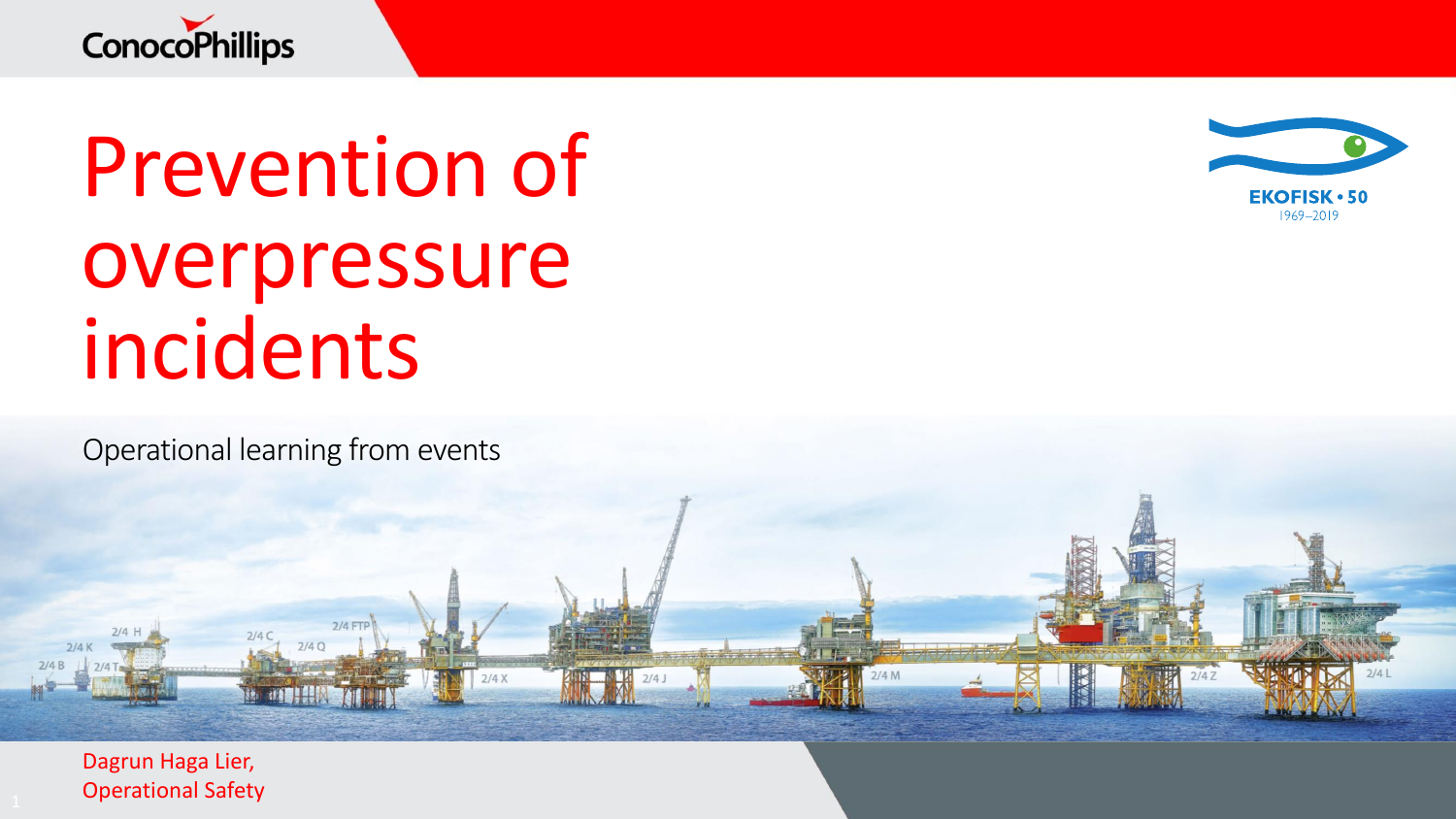#### Greater Ekofisk Area







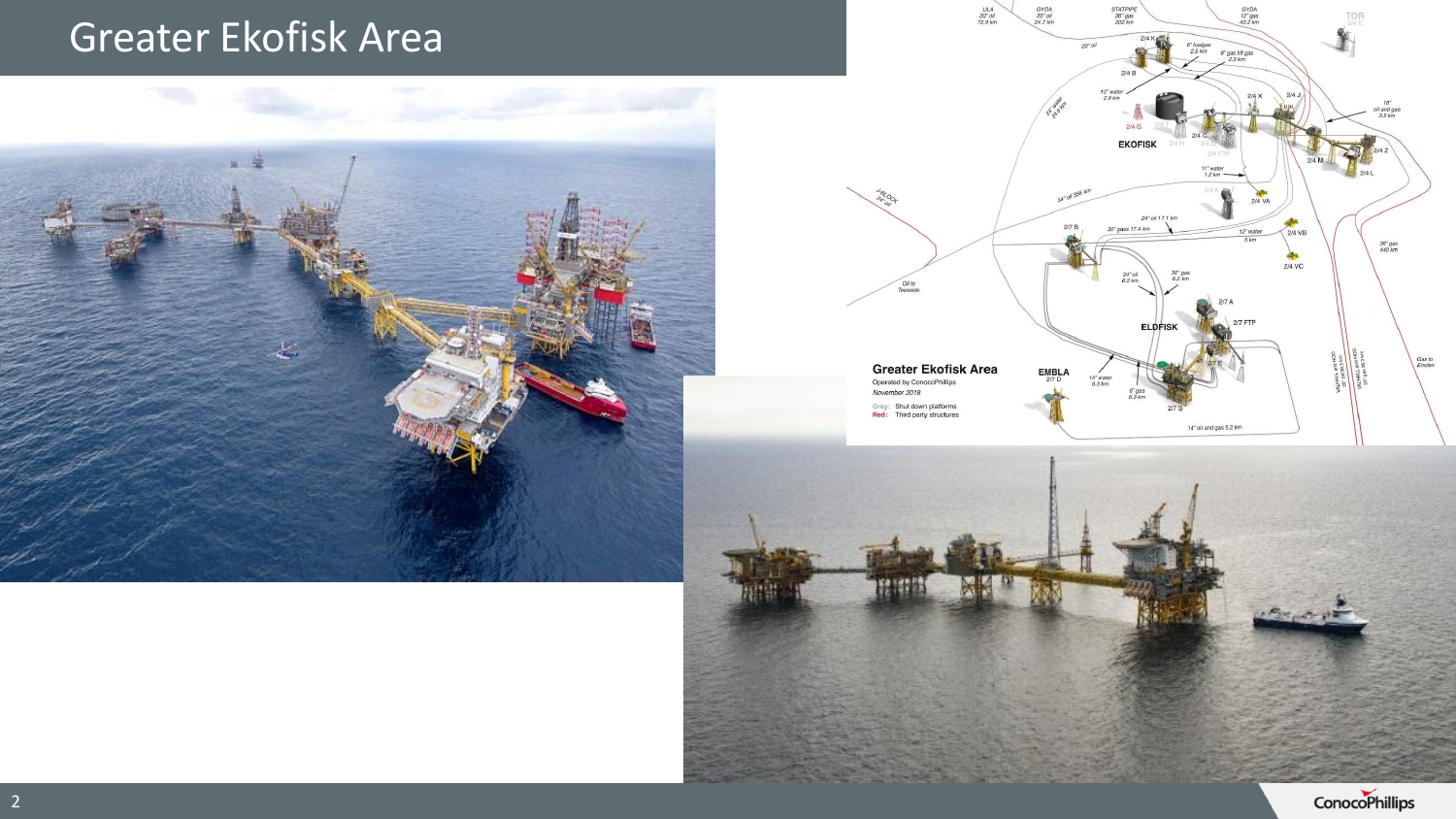#### Pressure monitoring and trending

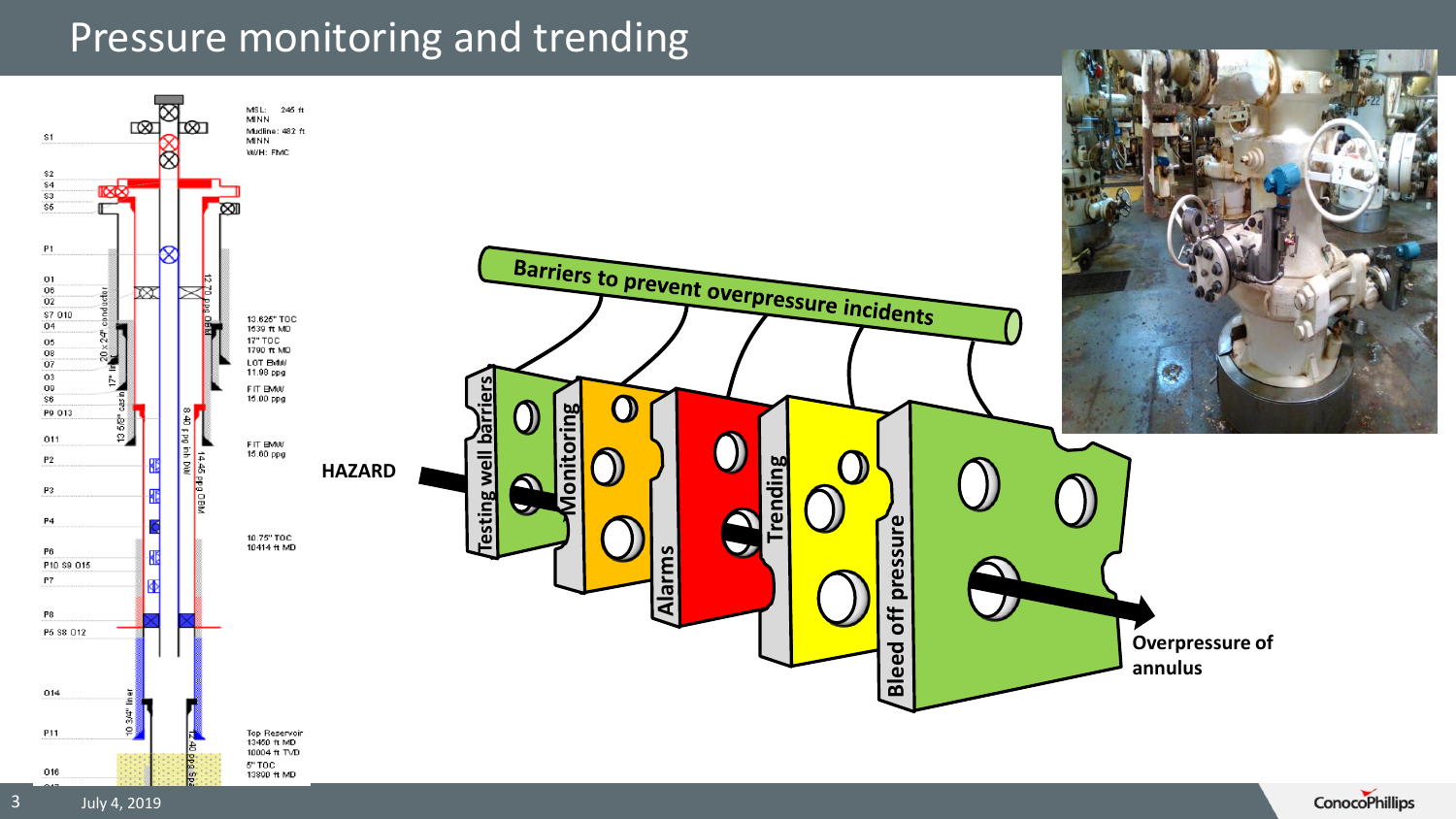#### Historical data

#### **ROOT CAUSES TO HISTORICAL POTENTIAL CASING ANNULUS OVERPRESSURE EVENTS**



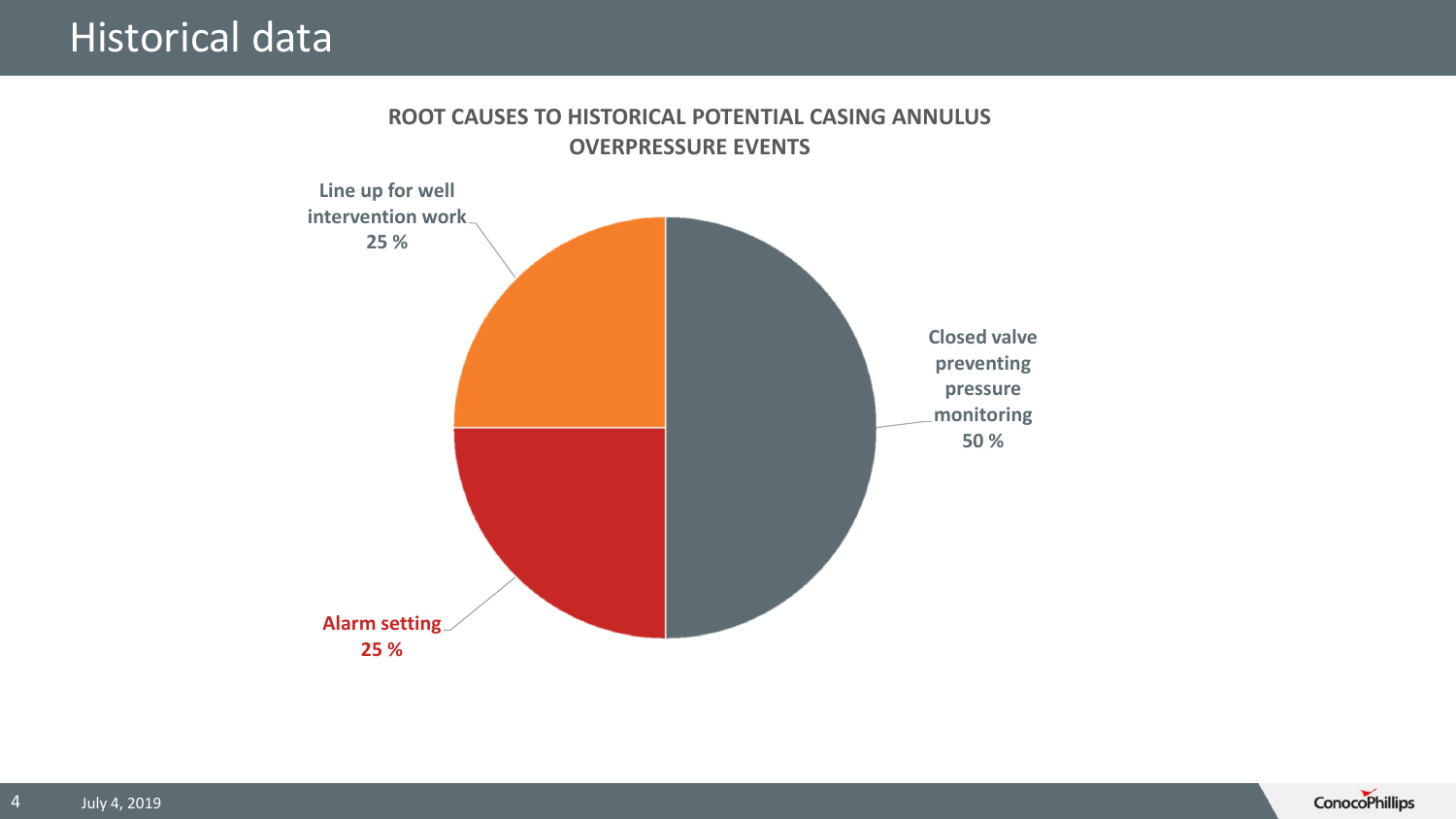## How can we ensure all valves on a well are in correct position after working on a well?

- When are the valves operated?
- What valves are operated at what time?
- How does the work take place?
- What barriers fail in these events?



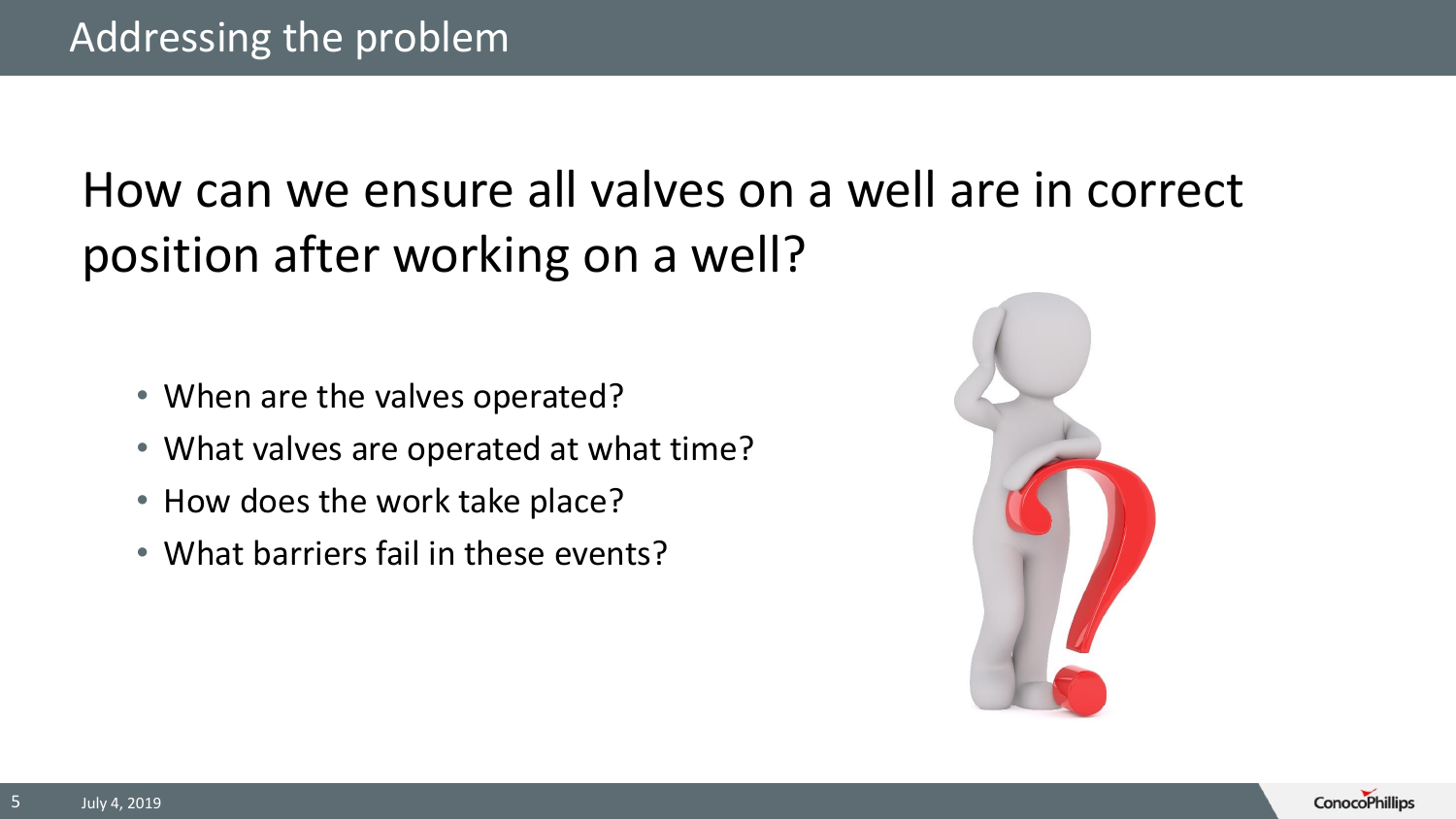#### Work as planned vs. Work in practice

Work as planned Work in practice Identified risk/hazards



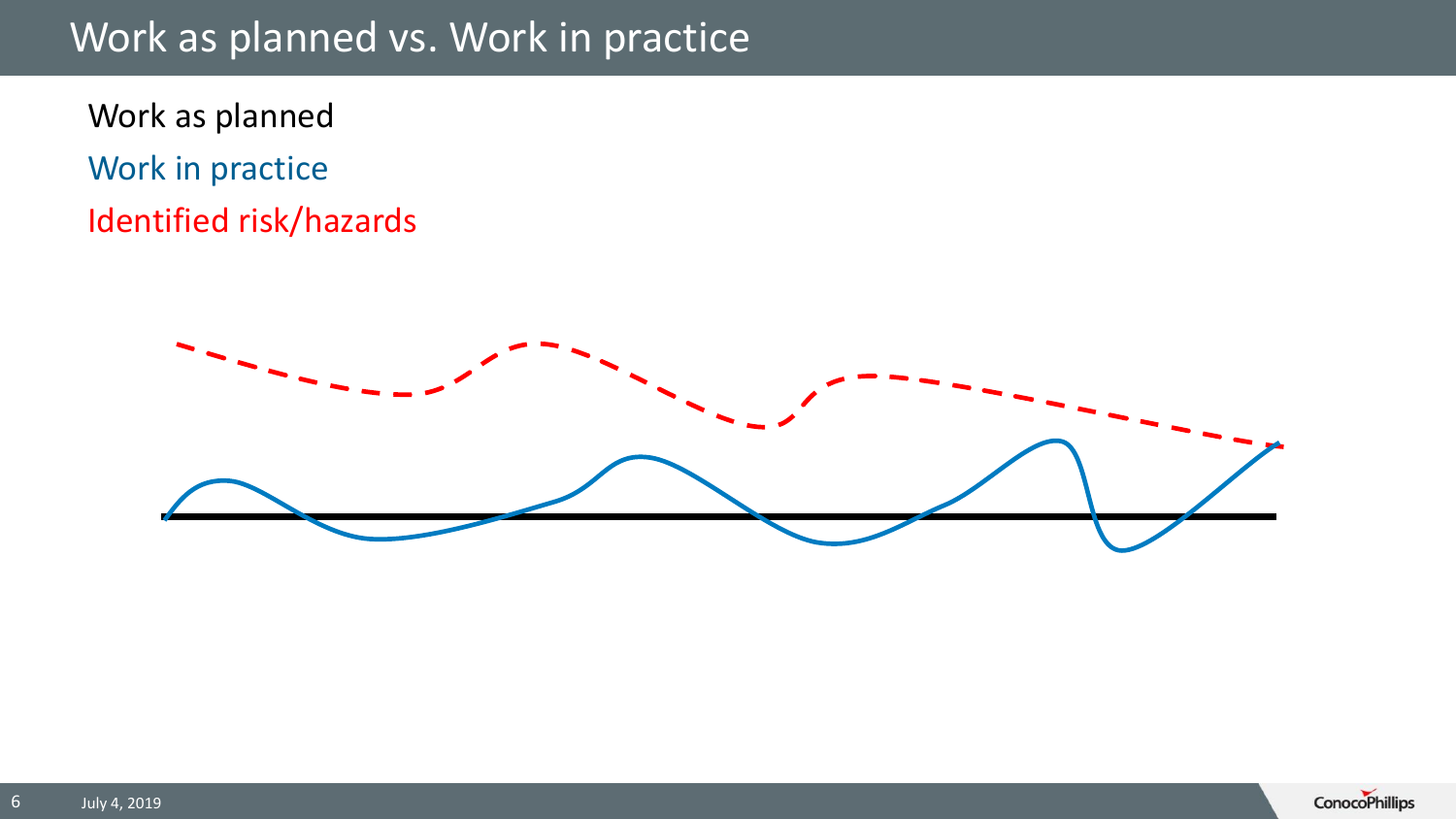Concept – involving performing workers in problem solving



*We discussed how the operation is performed from the operators perspective, in order to learn how to improve the process.*

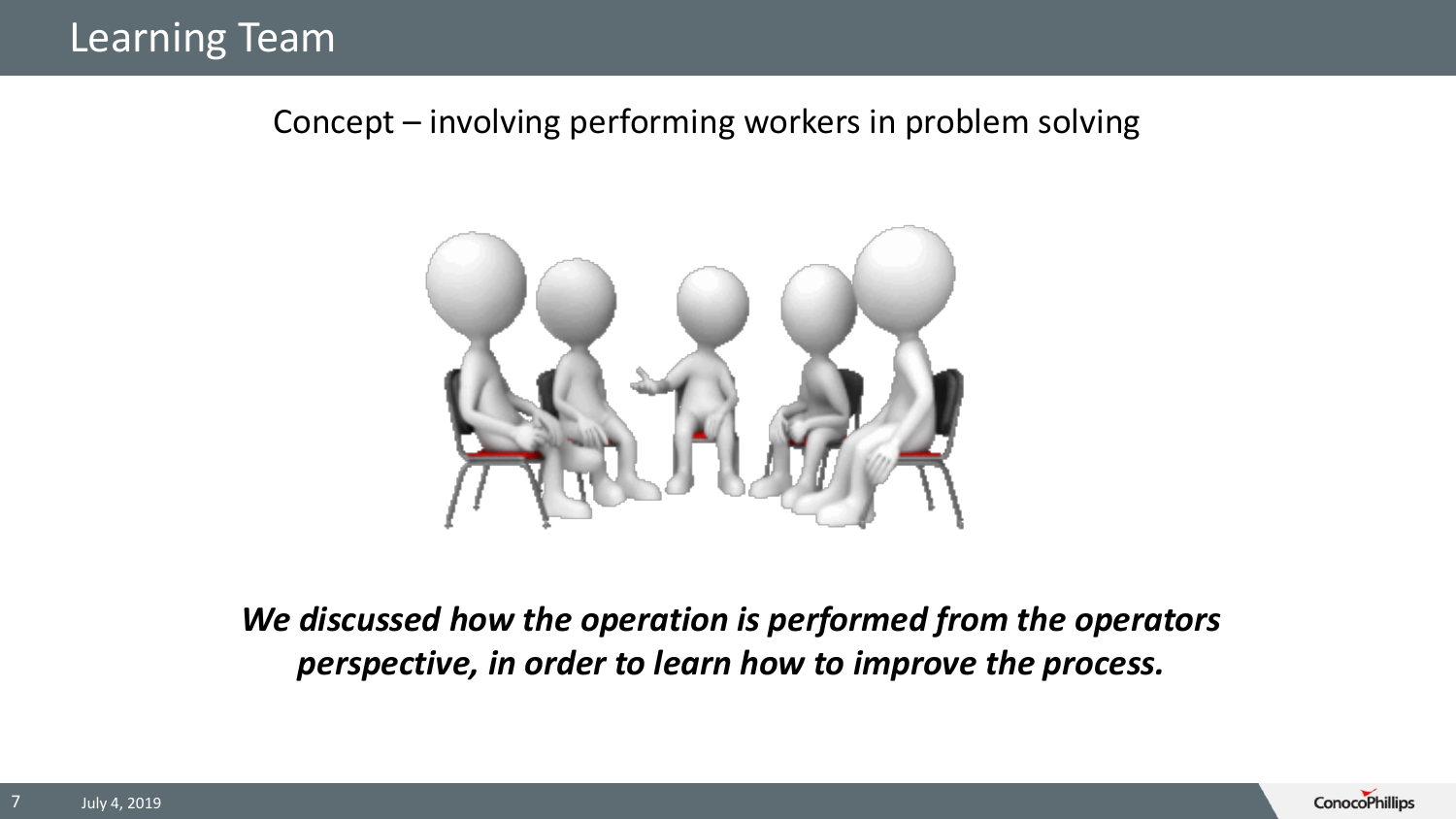#### Human performance principles

- 1. People make mistakes
- 2. Blame fixes nothing
- 3. Learning and improving is vital
- 4. Context drives behavior
- 5. How you respond to failure matters

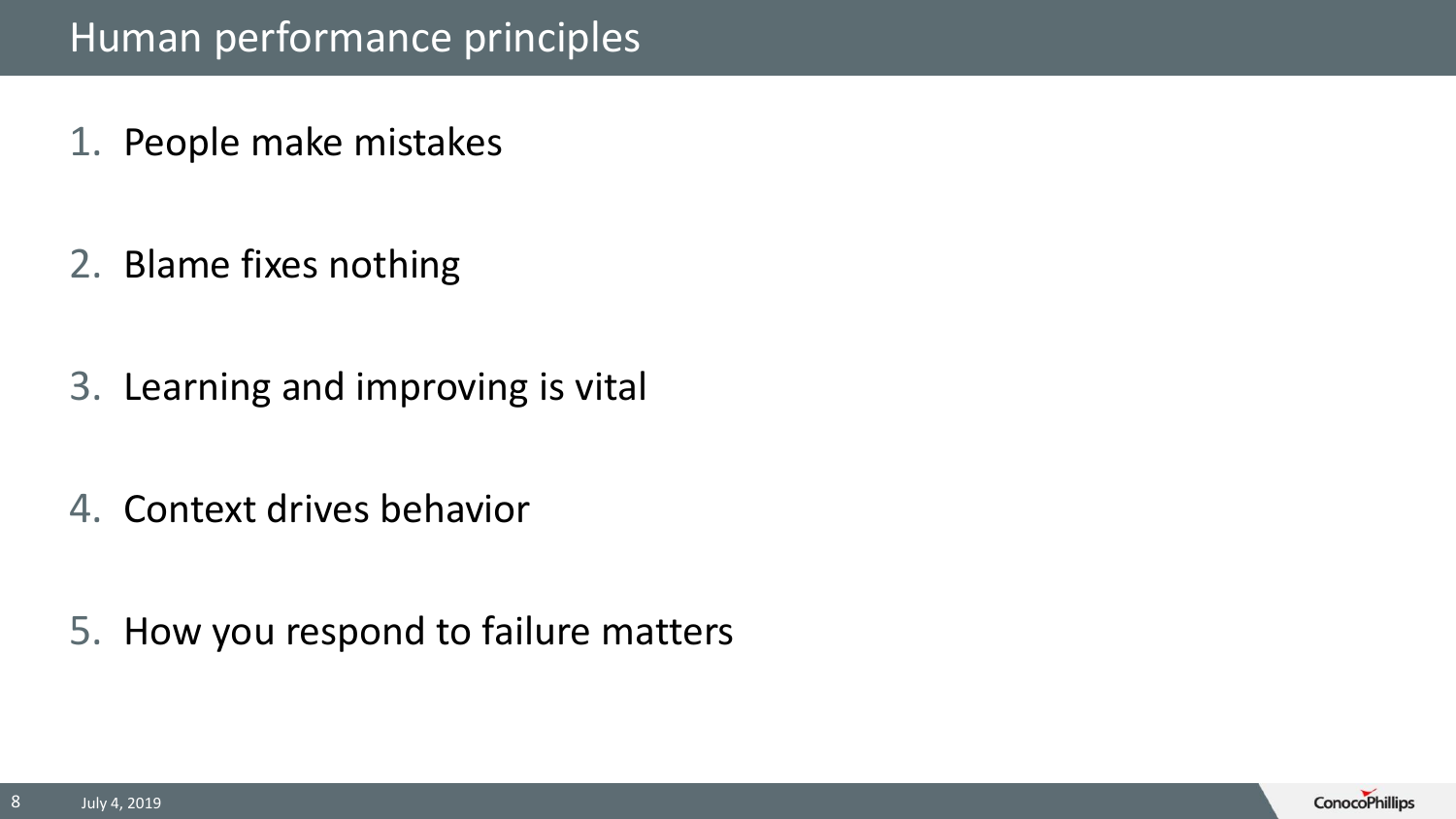#### How can we improve?

### Investigation





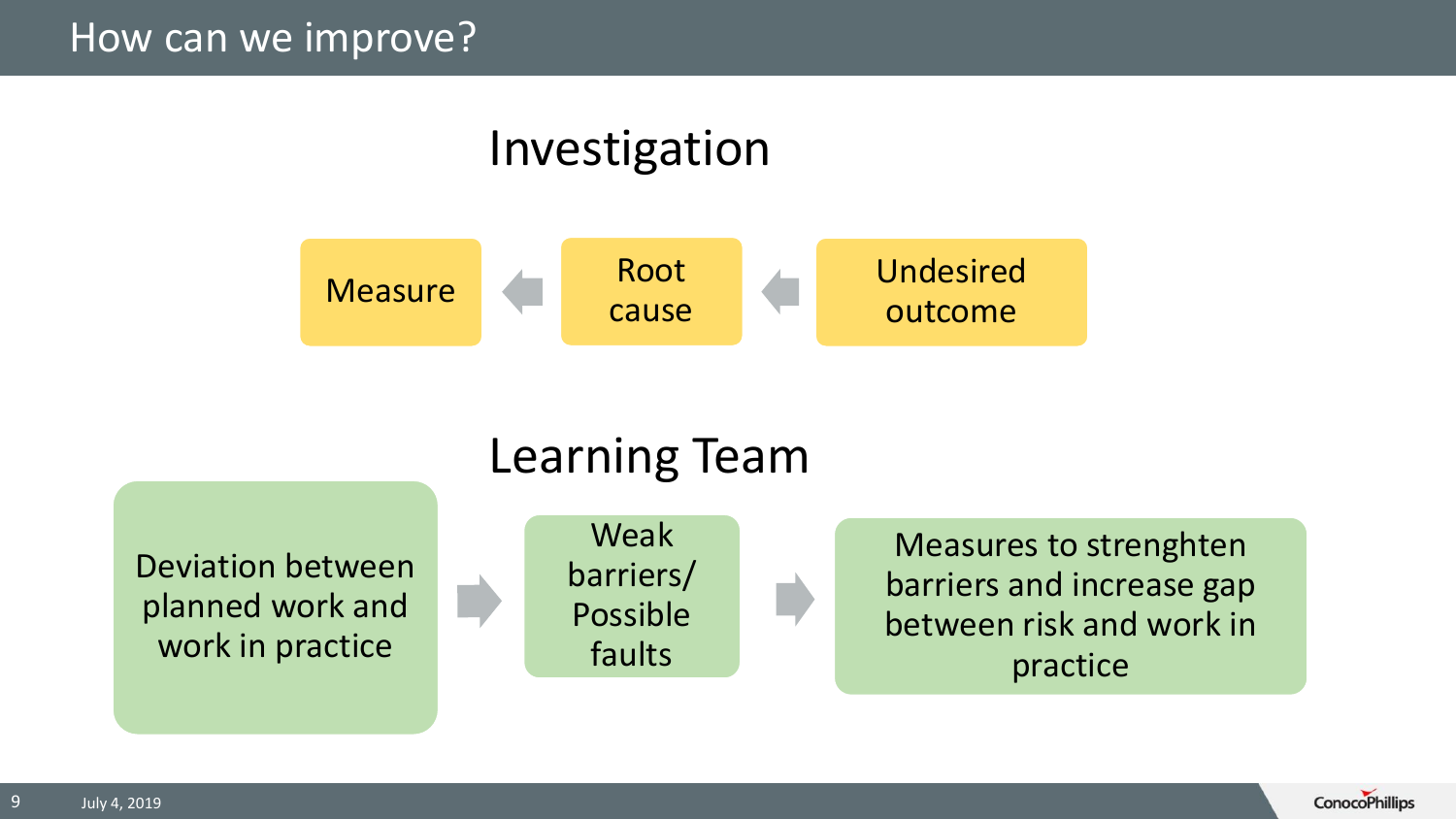- 1. Technical barriers
	- Hydraulic Activated Safety Check Valves (aka MSAS)- installed on all gas lifted wells.
	- Digital pressure transmitters installed.
	- Reduce use of temporary line-up and hoses in the wellhead area.
	- Strengthen the general alarm philosophy.
		- Evaluate more sophisticated software programs to enable early detection of abnormal pressure trends.
	- Re-inforce ownership of pressure monitoring in local control room.
- 2. Organizational barriers
	- Increase knowledge of Well Integrity and well barriers through training.
		- Develop a Computer Based Training.
- 3. Human barriers
	- Green Card a checklist and verification system for field operators.